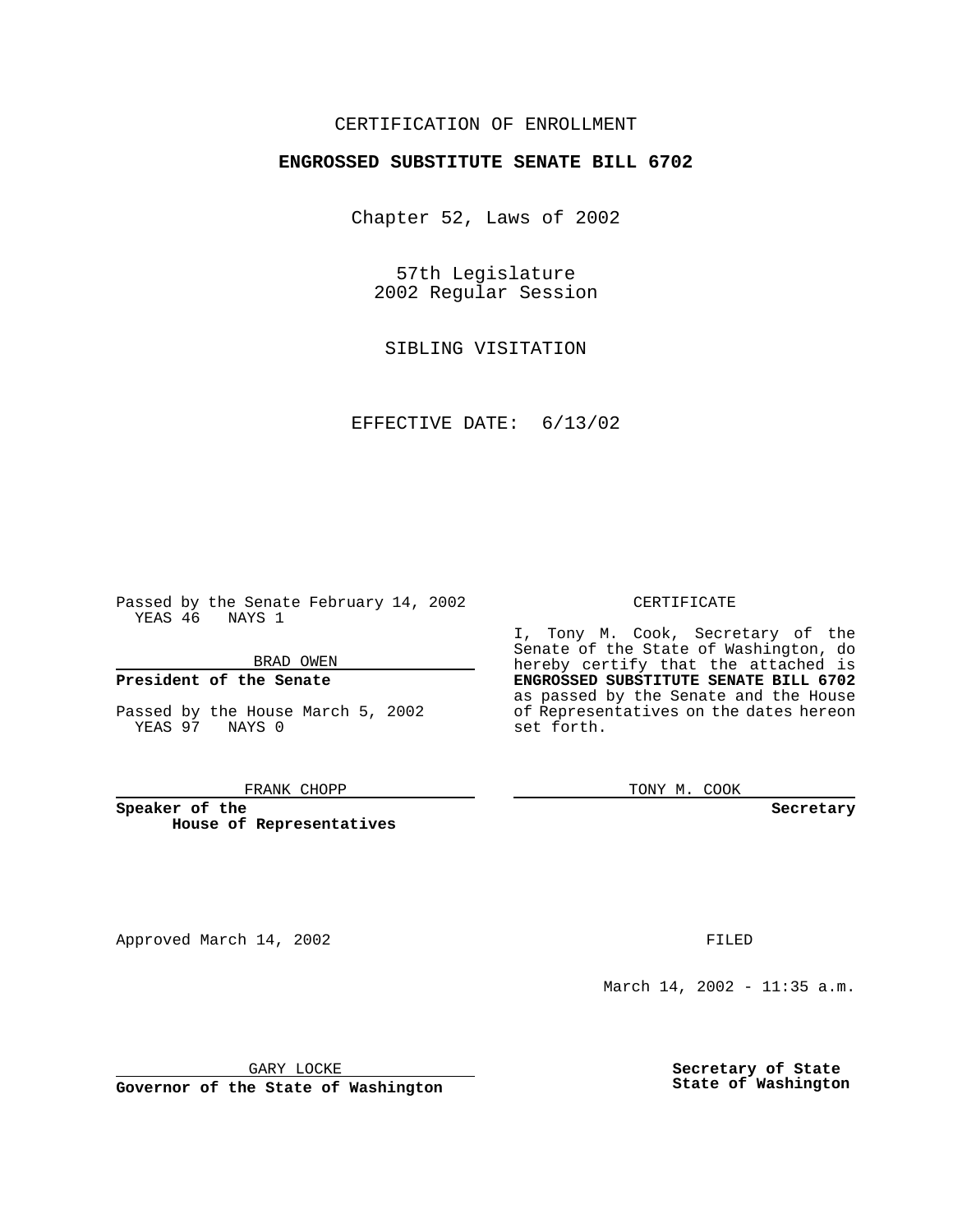## **ENGROSSED SUBSTITUTE SENATE BILL 6702** \_\_\_\_\_\_\_\_\_\_\_\_\_\_\_\_\_\_\_\_\_\_\_\_\_\_\_\_\_\_\_\_\_\_\_\_\_\_\_\_\_\_\_\_\_\_\_

\_\_\_\_\_\_\_\_\_\_\_\_\_\_\_\_\_\_\_\_\_\_\_\_\_\_\_\_\_\_\_\_\_\_\_\_\_\_\_\_\_\_\_\_\_\_\_

Passed Legislature - 2002 Regular Session

### **State of Washington 57th Legislature 2002 Regular Session**

**By** Senate Committee on Human Services & Corrections (originally sponsored by Senators Stevens, Hargrove, Long, Costa, Franklin, Kohl-Welles, Carlson, Hewitt, Kastama, Johnson, Shin, Swecker, Hale, Rossi, Oke, Zarelli, McCaslin, Horn, Thibaudeau, West, Deccio, Rasmussen, Parlette, Sheahan, Benton, McDonald, Roach, T. Sheldon, Hochstatter, Honeyford, Morton, Finkbeiner and Winsley)

READ FIRST TIME 02/07/2002.

1 AN ACT Relating to protecting sibling relationships; amending RCW 2 13.34.025, 13.34.030, 13.34.060, 13.34.130, 13.34.136, 13.34.260, and 3 74.13.065; and creating a new section.

4 BE IT ENACTED BY THE LEGISLATURE OF THE STATE OF WASHINGTON:

 NEW SECTION. **Sec. 1.** It is the intent of the legislature to recognize that those sibling relationships a child has are an integral aspect of the family unit, which should be nurtured. The legislature presumes that nurturing the existing sibling relationships is in the best interest of a child, in particular in those situations where a child cannot be with their parents, guardians, or legal custodians as a result of court intervention.

12 **Sec. 2.** RCW 13.34.025 and 2001 c 256 s 2 are each amended to read 13 as follows:

 The department of social and health services shall develop methods for coordination of services to parents and children in child dependency cases. To the maximum extent possible under current funding levels, the department must: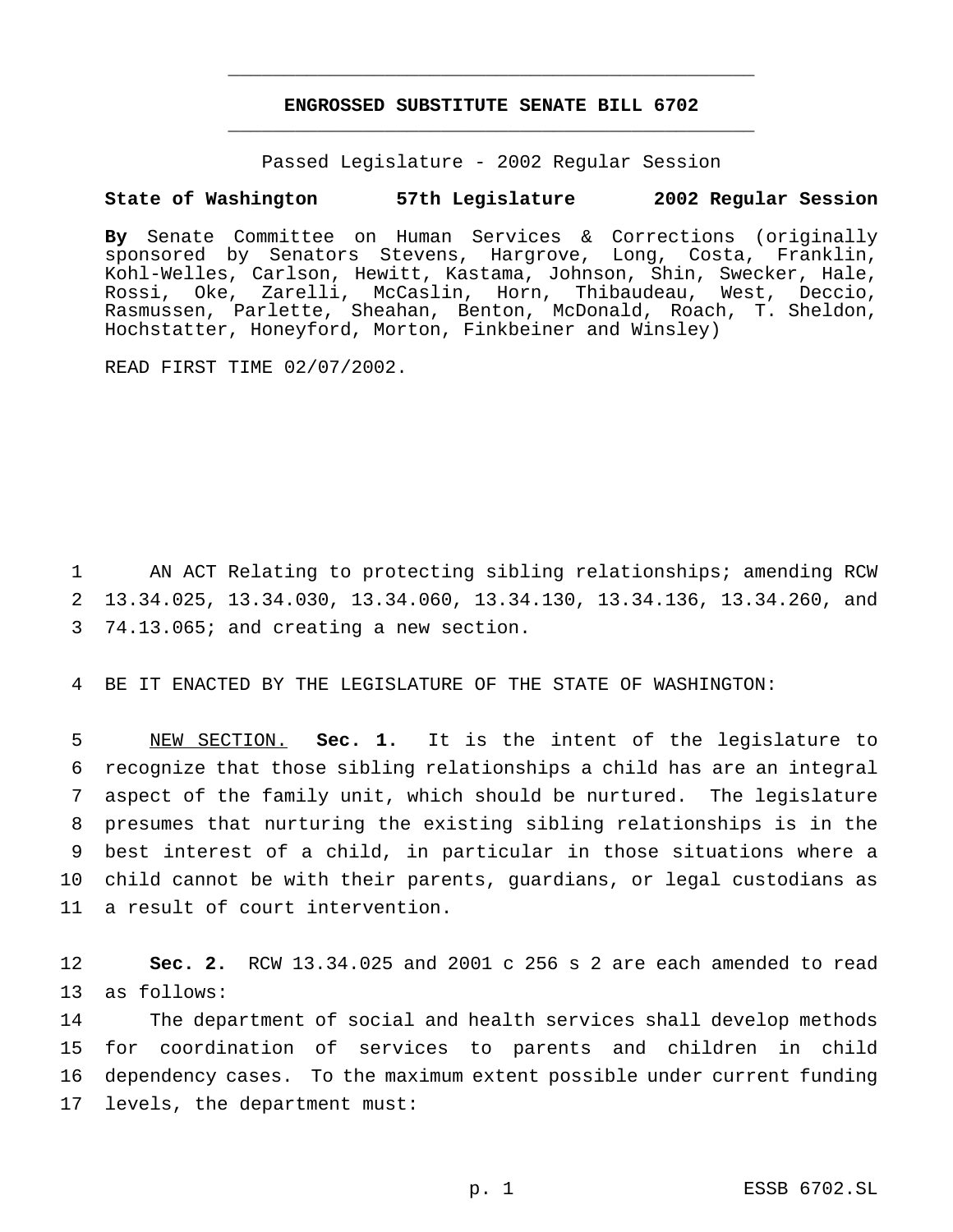(1) Coordinate and integrate services to children and families, using service plans and activities that address the children's and families' multiple needs, including ensuring that siblings have regular 4 visits with each other, as appropriate. Assessment criteria should screen for multiple needs;

 (2) Develop treatment plans for the individual needs of the client in a manner that minimizes the number of contacts the client is 8 required to make; and

 (3) Access training for department staff to increase skills across disciplines to assess needs for mental health, substance abuse, developmental disabilities, and other areas.

 **Sec. 3.** RCW 13.34.030 and 2000 c 122 s 1 are each amended to read as follows:

For purposes of this chapter:

 (1) "Abandoned" means when the child's parent, guardian, or other custodian has expressed, either by statement or conduct, an intent to forego, for an extended period, parental rights or responsibilities despite an ability to exercise such rights and responsibilities. If the court finds that the petitioner has exercised due diligence in attempting to locate the parent, no contact between the child and the child's parent, guardian, or other custodian for a period of three months creates a rebuttable presumption of abandonment, even if there is no expressed intent to abandon.

 (2) "Child" and "juvenile" means any individual under the age of eighteen years.

 (3) "Current placement episode" means the period of time that begins with the most recent date that the child was removed from the home of the parent, guardian, or legal custodian for purposes of placement in out-of-home care and continues until: (a) The child returns home; (b) an adoption decree, a permanent custody order, or guardianship order is entered; or (c) the dependency is dismissed, whichever occurs first.

 (4) "Dependency guardian" means the person, nonprofit corporation, or Indian tribe appointed by the court pursuant to this chapter for the limited purpose of assisting the court in the supervision of the dependency.

(5) "Dependent child" means any child who:

(a) Has been abandoned;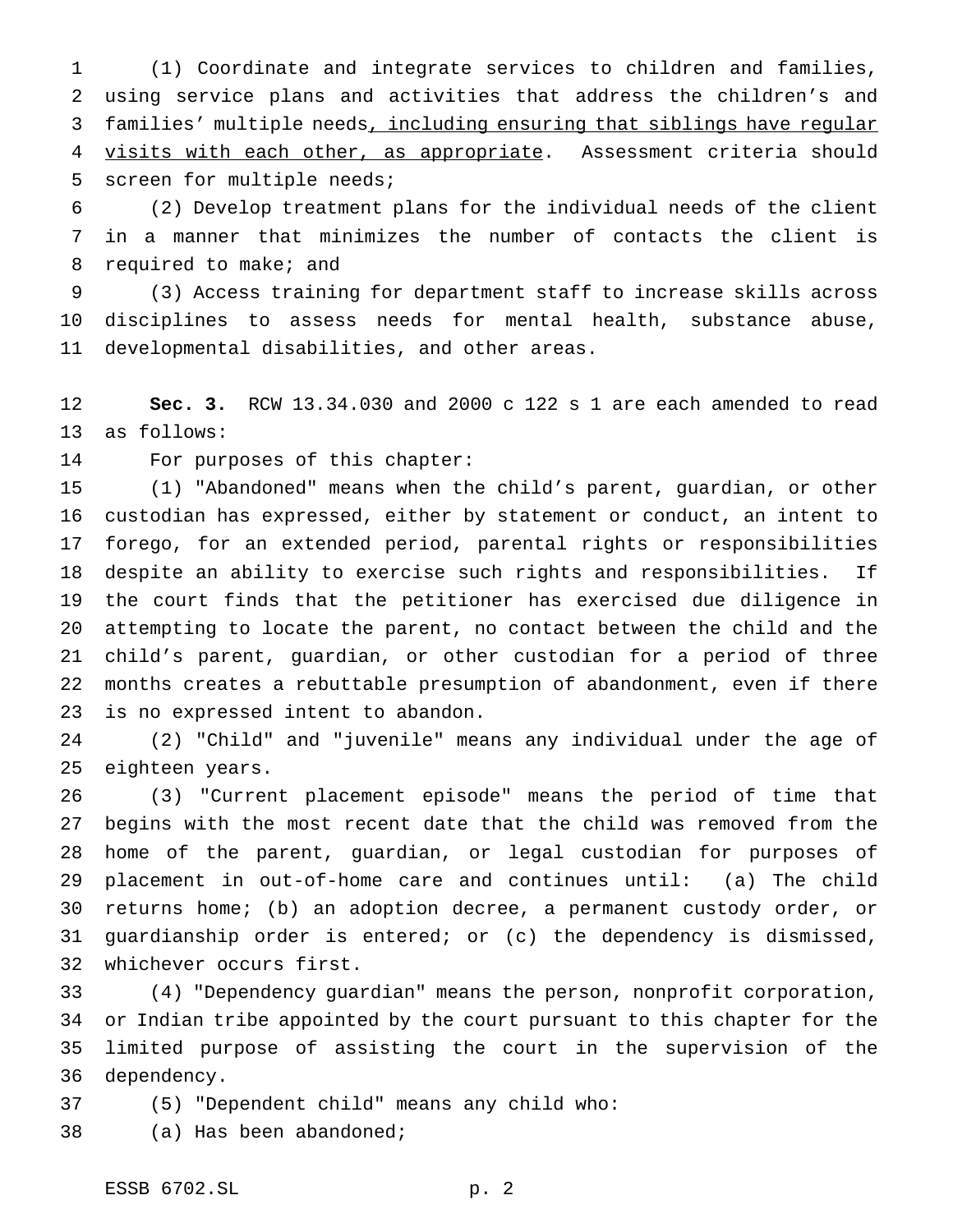(b) Is abused or neglected as defined in chapter 26.44 RCW by a person legally responsible for the care of the child; or

 (c) Has no parent, guardian, or custodian capable of adequately caring for the child, such that the child is in circumstances which constitute a danger of substantial damage to the child's psychological or physical development.

 (6) "Developmental disability" means a disability attributable to mental retardation, cerebral palsy, epilepsy, autism, or another neurological or other condition of an individual found by the secretary to be closely related to mental retardation or to require treatment similar to that required for individuals with mental retardation, which disability originates before the individual attains age eighteen, which has continued or can be expected to continue indefinitely, and which constitutes a substantial handicap to the individual.

 (7) "Guardian" means the person or agency that: (a) Has been appointed as the guardian of a child in a legal proceeding other than a proceeding under this chapter; and (b) has the legal right to custody of the child pursuant to such appointment. The term "guardian" shall not include a "dependency guardian" appointed pursuant to a proceeding under this chapter.

 (8) "Guardian ad litem" means a person, appointed by the court to represent the best interests of a child in a proceeding under this chapter, or in any matter which may be consolidated with a proceeding under this chapter. A "court-appointed special advocate" appointed by the court to be the guardian ad litem for the child, or to perform substantially the same duties and functions as a guardian ad litem, shall be deemed to be guardian ad litem for all purposes and uses of this chapter.

 (9) "Guardian ad litem program" means a court-authorized volunteer program, which is or may be established by the superior court of the county in which such proceeding is filed, to manage all aspects of volunteer guardian ad litem representation for children alleged or found to be dependent. Such management shall include but is not limited to: Recruitment, screening, training, supervision, assignment, and discharge of volunteers.

 (10) "Indigent" means a person who, at any stage of a court proceeding, is:

 (a) Receiving one of the following types of public assistance: Temporary assistance for needy families, general assistance, poverty-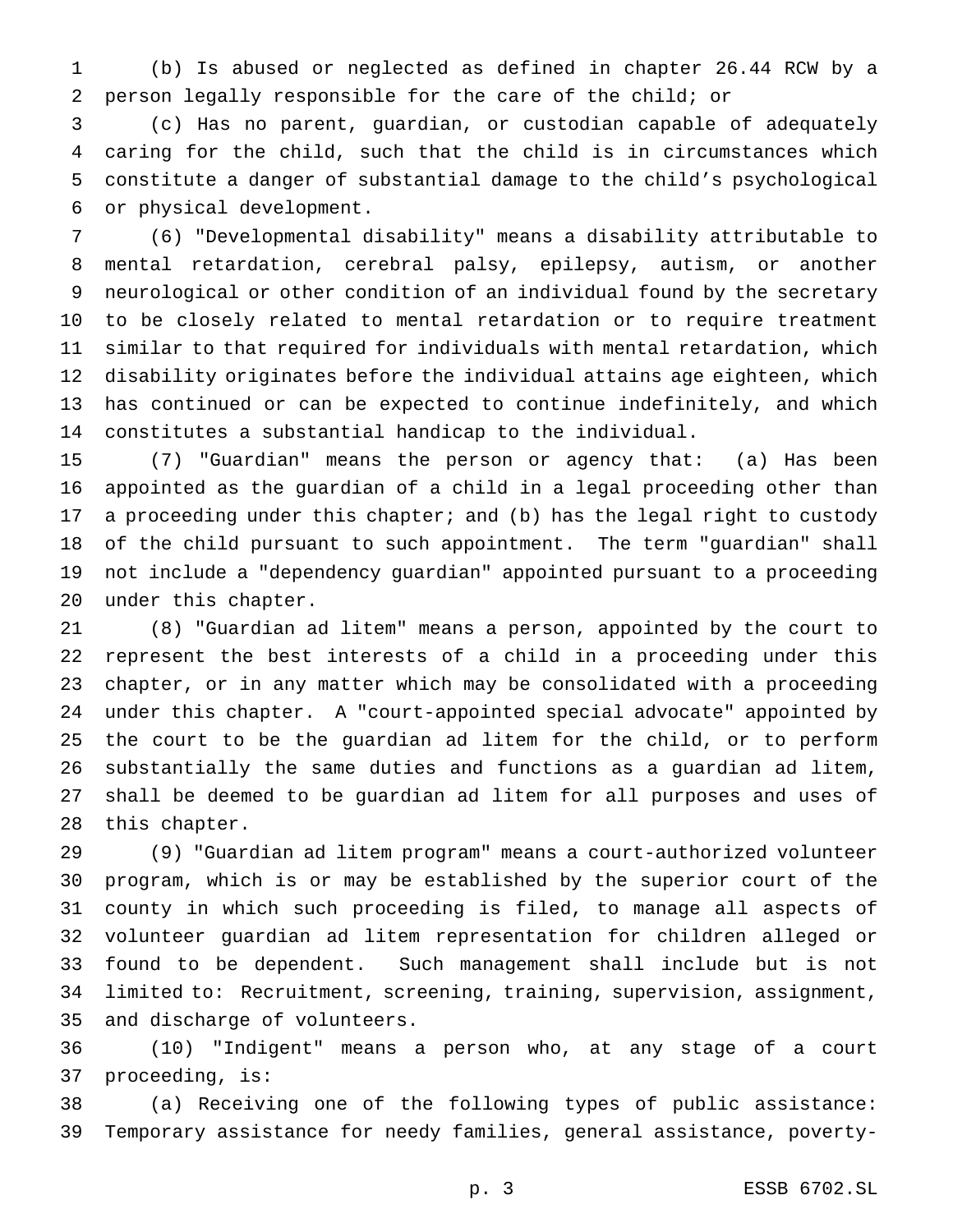related veterans' benefits, food stamps or food stamp benefits transferred electronically, refugee resettlement benefits, medicaid, or supplemental security income; or

 (b) Involuntarily committed to a public mental health facility; or (c) Receiving an annual income, after taxes, of one hundred twenty-five percent or less of the federally established poverty level; or

 (d) Unable to pay the anticipated cost of counsel for the matter before the court because his or her available funds are insufficient to pay any amount for the retention of counsel.

 (11) "Out-of-home care" means placement in a foster family home or group care facility licensed pursuant to chapter 74.15 RCW or placement in a home, other than that of the child's parent, guardian, or legal custodian, not required to be licensed pursuant to chapter 74.15 RCW. (12) "Preventive services" means preservation services, as defined in chapter 74.14C RCW, and other reasonably available services, including housing services, capable of preventing the need for out-of- home placement while protecting the child. Housing services may include, but are not limited to, referrals to federal, state, local, or private agencies or organizations, assistance with forms and applications, or financial subsidies for housing.

 (13) "Shelter care" means temporary physical care in a facility licensed pursuant to RCW 74.15.030 or in a home not required to be licensed pursuant to RCW 74.15.030.

 (14) "Social study" means a written evaluation of matters relevant to the disposition of the case and shall contain the following information:

 (a) A statement of the specific harm or harms to the child that intervention is designed to alleviate;

 (b) A description of the specific services and activities, for both the parents and child, that are needed in order to prevent serious harm to the child; the reasons why such services and activities are likely 32 to be useful; the availability of any proposed services; and the agency's overall plan for ensuring that the services will be delivered. The description shall identify the services chosen and approved by the parent;

 (c) If removal is recommended, a full description of the reasons why the child cannot be protected adequately in the home, including a description of any previous efforts to work with the parents and the child in the home; the in-home treatment programs that have been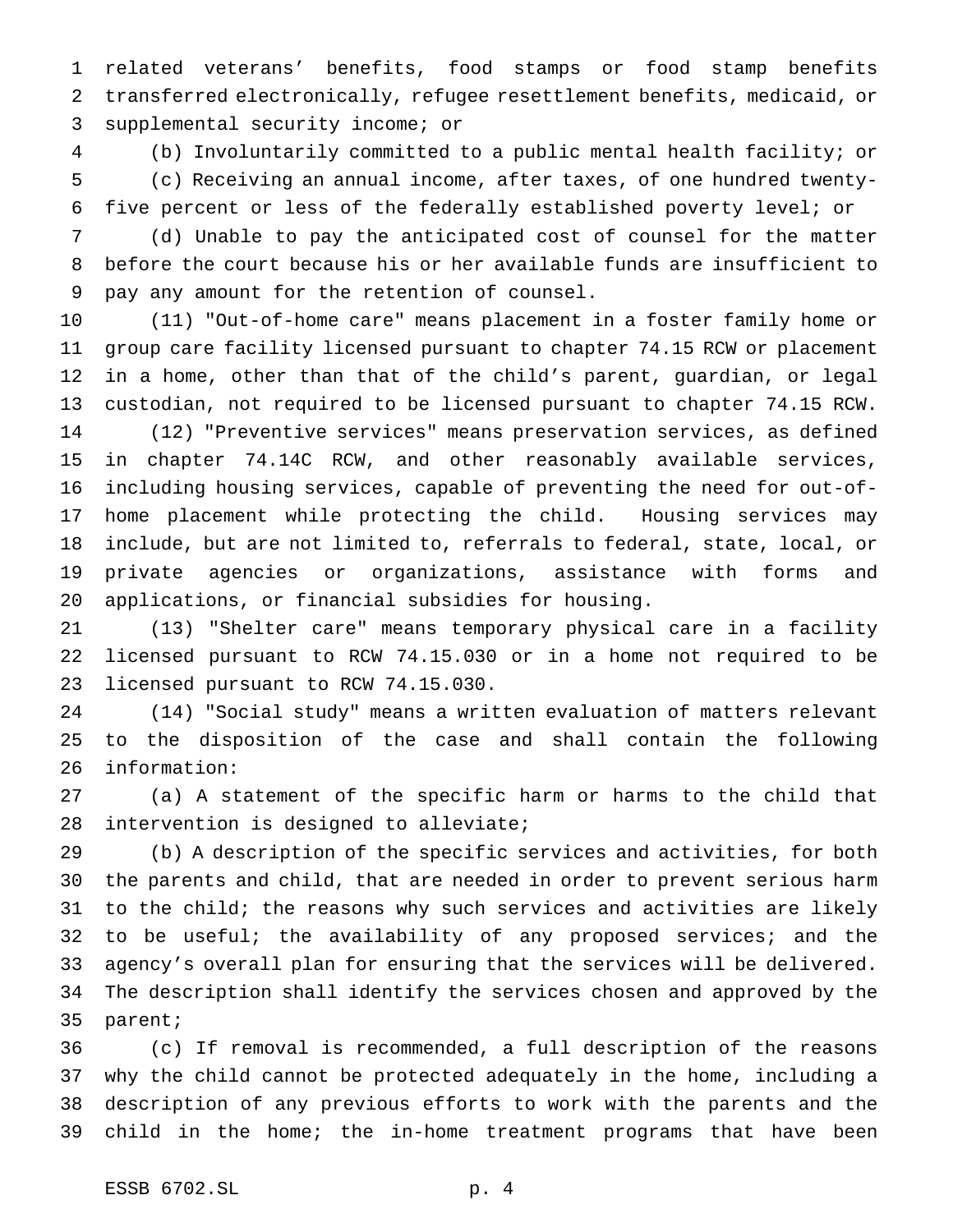considered and rejected; the preventive services that have been offered or provided and have failed to prevent the need for out-of-home placement, unless the health, safety, and welfare of the child cannot be protected adequately in the home; and the parents' attitude toward placement of the child;

 (d) A statement of the likely harms the child will suffer as a result of removal;

 (e) A description of the steps that will be taken to minimize the 9 harm to the child that may result if separation occurs including an 10 assessment of the child's relationship and emotional bond with any 11 siblings, and the agency's plan to provide ongoing contact between the 12 child and the child's siblings if appropriate; and

 (f) Behavior that will be expected before determination that supervision of the family or placement is no longer necessary.

 **Sec. 4.** RCW 13.34.060 and 2000 c 122 s 4 are each amended to read as follows:

 (1) A child taken into custody pursuant to RCW 13.34.050 or 26.44.050 shall be immediately placed in shelter care. A child taken by a relative of the child in violation of RCW 9A.40.060 or 9A.40.070 shall be placed in shelter care only when permitted under RCW 13.34.055.

 (a) Unless there is reasonable cause to believe that the health, safety, or welfare of the child would be jeopardized or that the efforts to reunite the parent and child will be hindered, priority placement for a child in shelter care shall be with any person described in RCW 74.15.020(2)(a). The person must be willing and available to care for the child and be able to meet any special needs 28 of the child. The person must be willing to facilitate the child's visitation with siblings, if such visitation is part of the supervising 30 agency's plan or is ordered by the court. If a child is not initially placed with a relative pursuant to this section, the supervising agency shall make an effort within available resources to place the child with a relative on the next business day after the child is taken into custody. The supervising agency shall document its effort to place the child with a relative pursuant to this section. Nothing within this subsection (1)(a) establishes an entitlement to services or a right to a particular placement.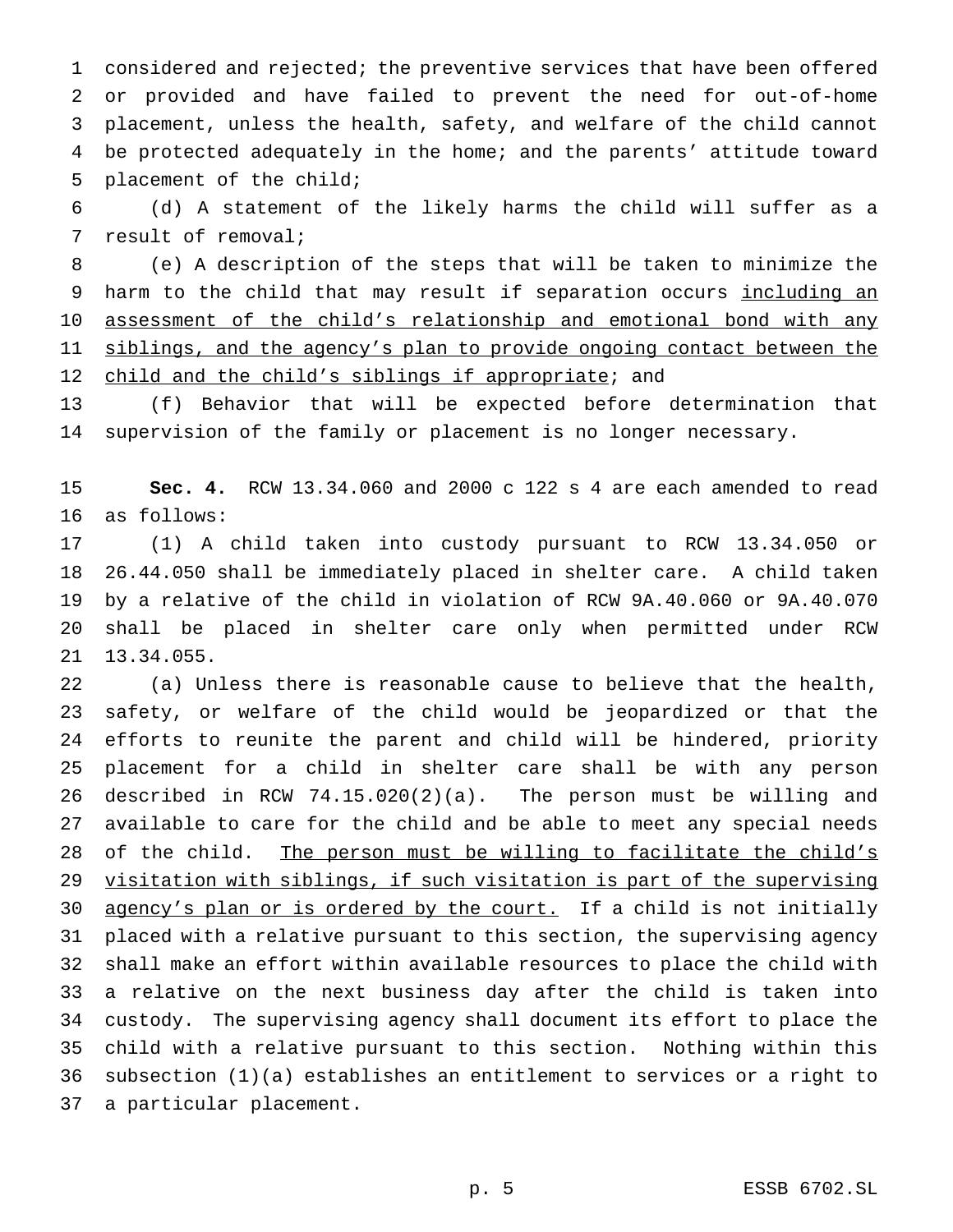(b) Whenever a child is taken into custody pursuant to this section, the supervising agency may authorize evaluations of the child's physical or emotional condition, routine medical and dental examination and care, and all necessary emergency care. In no case may a child who is taken into custody pursuant to RCW 13.34.055, 13.34.050, or 26.44.050 be detained in a secure detention facility. No child may be held longer than seventy-two hours, excluding Saturdays, Sundays and holidays, after such child is taken into custody unless a court order has been entered for continued shelter care. The child and his or her parent, guardian, or custodian shall be informed that they have a right to a shelter care hearing. The court shall hold a shelter care hearing within seventy-two hours after the child is taken into custody, excluding Saturdays, Sundays, and holidays. If a parent, guardian, or legal custodian desires to waive the shelter care hearing, the court shall determine, on the record and with the parties present, whether such waiver is knowing and voluntary.

 (2) Whenever a child is taken into custody by child protective services pursuant to a court order issued under RCW 13.34.050 or when child protective services is notified that a child has been taken into custody pursuant to RCW 26.44.050 or 26.44.056, child protective services shall make reasonable efforts to inform the parents, guardian, or legal custodian of the fact that the child has been taken into custody, the reasons why the child was taken into custody, and their legal rights under this title as soon as possible and in no event shall notice be provided more than twenty-four hours after the child has been taken into custody or twenty-four hours after child protective services has been notified that the child has been taken into custody. The notice of custody and rights may be given by any means reasonably certain of notifying the parents including, but not limited to, written, telephone, or in person oral notification. If the initial notification is provided by a means other than writing, child protective services shall make reasonable efforts to also provide written notification.

 **Sec. 5.** RCW 13.34.130 and 2000 c 122 s 15 are each amended to read as follows:

 If, after a fact-finding hearing pursuant to RCW 13.34.110, it has been proven by a preponderance of the evidence that the child is dependent within the meaning of RCW 13.34.030 after consideration of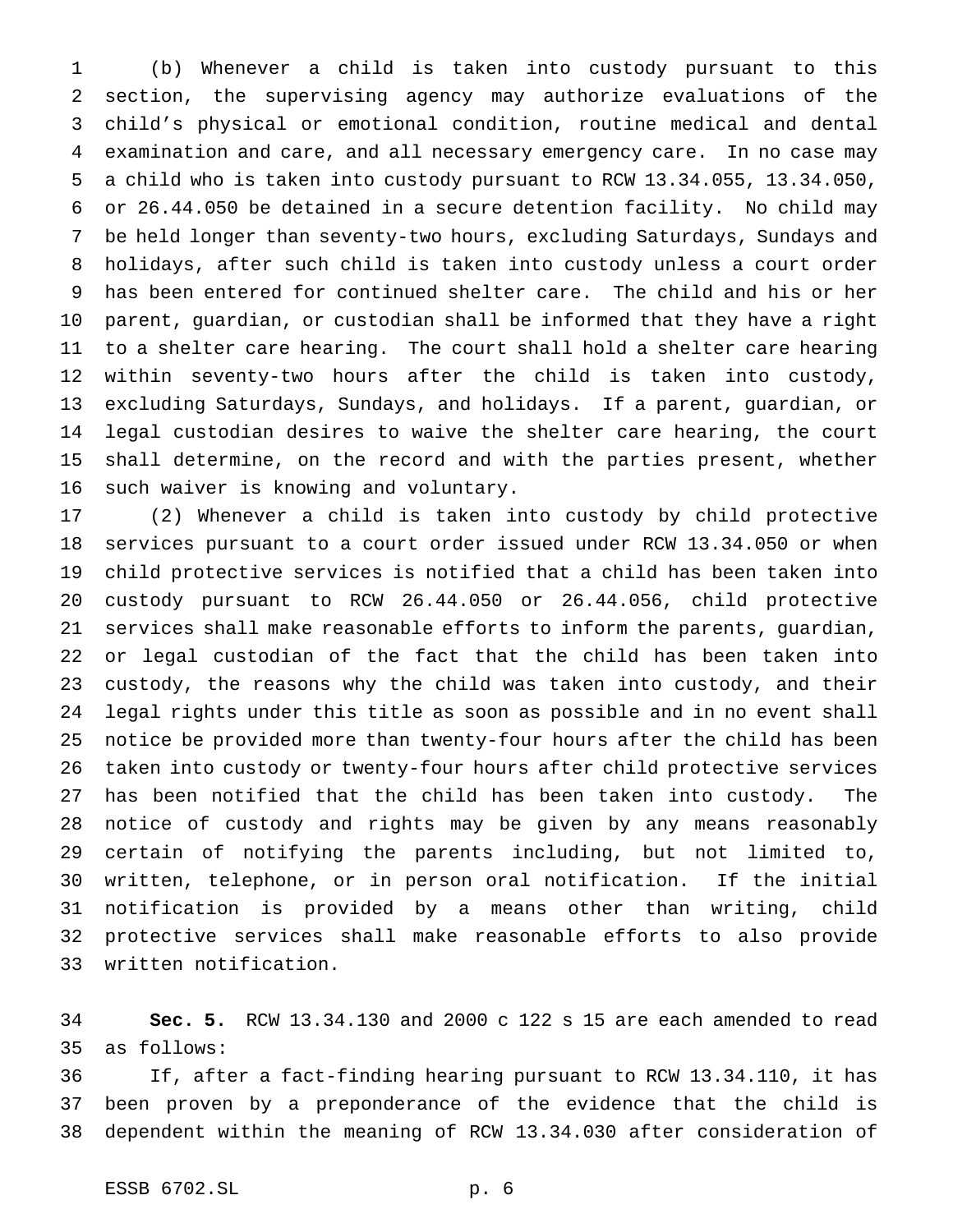the social study prepared pursuant to RCW 13.34.110 and after a disposition hearing has been held pursuant to RCW 13.34.110, the court shall enter an order of disposition pursuant to this section.

 (1) The court shall order one of the following dispositions of the case:

 (a) Order a disposition other than removal of the child from his or her home, which shall provide a program designed to alleviate the immediate danger to the child, to mitigate or cure any damage the child has already suffered, and to aid the parents so that the child will not be endangered in the future. In determining the disposition, the court should choose those services, including housing assistance, that least interfere with family autonomy and are adequate to protect the child. (b) Order the child to be removed from his or her home and into the custody, control, and care of a relative or the department or a licensed child placing agency for placement in a foster family home or group care facility licensed pursuant to chapter 74.15 RCW or in a home not required to be licensed pursuant to chapter 74.15 RCW. Unless there is reasonable cause to believe that the health, safety, or welfare of the child would be jeopardized or that efforts to reunite the parent and child will be hindered, such child shall be placed with a person who is: (i) Related to the child as defined in RCW 74.15.020(2)(a) with whom the child has a relationship and is comfortable; and (ii) willing and available to care for the child.

 (2) Placement of the child with a relative under this subsection shall be given preference by the court. An order for out-of-home placement may be made only if the court finds that reasonable efforts have been made to prevent or eliminate the need for removal of the child from the child's home and to make it possible for the child to return home, specifying the services that have been provided to the child and the child's parent, guardian, or legal custodian, and that preventive services have been offered or provided and have failed to prevent the need for out-of-home placement, unless the health, safety, and welfare of the child cannot be protected adequately in the home, and that:

 (a) There is no parent or guardian available to care for such child;

 (b) The parent, guardian, or legal custodian is not willing to take custody of the child; or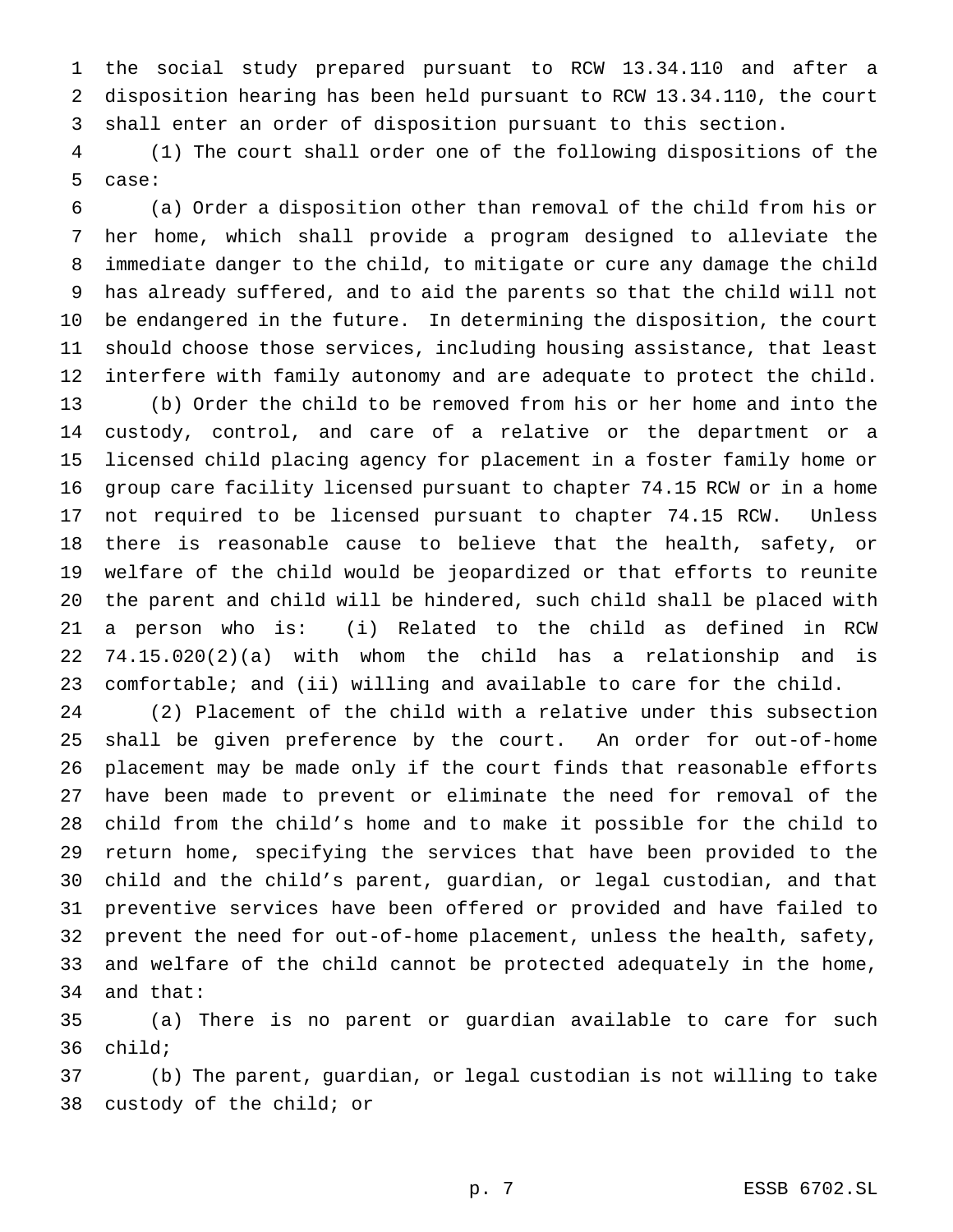(c) The court finds, by clear, cogent, and convincing evidence, a manifest danger exists that the child will suffer serious abuse or neglect if the child is not removed from the home and an order under RCW 26.44.063 would not protect the child from danger.

 (3) If the court has ordered a child removed from his or her home pursuant to subsection (1)(b) of this section, the court shall consider whether it is in the child's best interest to have contact or visits with siblings. The court must consider ordering that such contact or visits take place provided that:

10 (a) The court has jurisdiction over all siblings subject to the 11 order of contact or visitation pursuant to petitions filed under this 12 chapter;

 (b) Contact or visitation is in the best interests of each child 14 covered by the court's order; and

 (c) There is no reasonable cause to believe that the health, safety, or welfare of any child subject to the order of visitation 17 would be jeopardized or that efforts to reunite the parent and child would be hindered by such visitation. In no event shall parental visitation time be reduced in order to provide sibling visitation.

 $(4)$  If the court has ordered a child removed from his or her home pursuant to subsection (1)(b) of this section, the court may order that a petition seeking termination of the parent and child relationship be filed if the requirements of RCW 13.34.132 are met.

 $((+4))$  (5) If there is insufficient information at the time of the disposition hearing upon which to base a determination regarding the suitability of a proposed placement with a relative, the child shall remain in foster care and the court shall direct the supervising agency to conduct necessary background investigations as provided in chapter 74.15 RCW and report the results of such investigation to the court within thirty days. However, if such relative appears otherwise suitable and competent to provide care and treatment, the criminal history background check need not be completed before placement, but as soon as possible after placement. Any placements with relatives, pursuant to this section, shall be contingent upon cooperation by the relative with the agency case plan and compliance with court orders related to the care and supervision of the child including, but not 37 limited to, court orders regarding parent-child contacts, sibling 38 contacts, and any other conditions imposed by the court. Noncompliance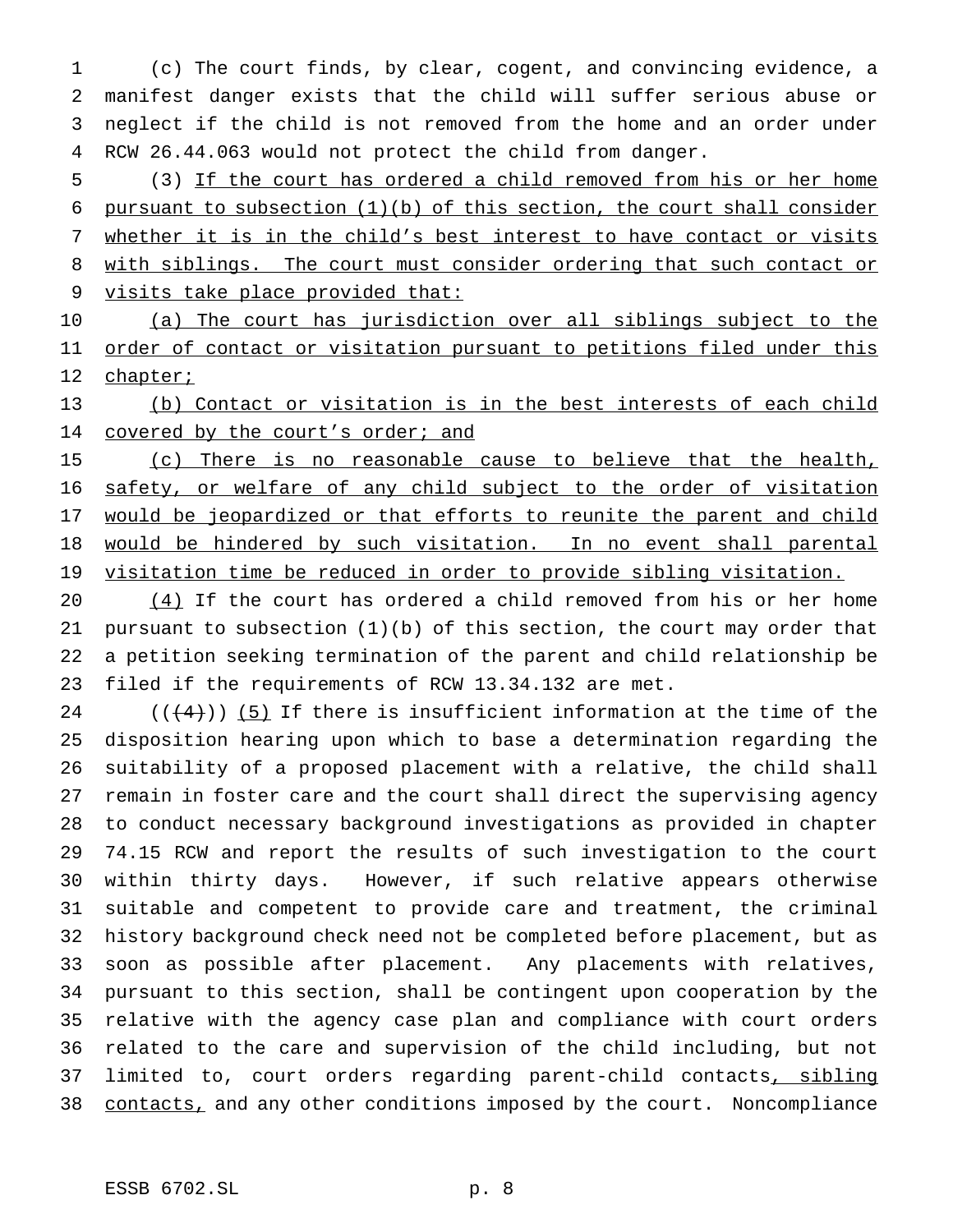with the case plan or court order shall be grounds for removal of the child from the relative's home, subject to review by the court.

 **Sec. 6.** RCW 13.34.136 and 2000 c 122 s 18 are each amended to read as follows:

 (1) Whenever a child is ordered removed from the child's home, the agency charged with his or her care shall provide the court with:

 (a) A permanency plan of care that shall identify one of the following outcomes as a primary goal and may identify additional outcomes as alternative goals: Return of the child to the home of the child's parent, guardian, or legal custodian; adoption; guardianship; permanent legal custody; long-term relative or foster care, until the child is age eighteen, with a written agreement between the parties and 13 the care provider; successful completion of a responsible living skills program; or independent living, if appropriate and if the child is age sixteen or older. The department shall not discharge a child to an independent living situation before the child is eighteen years of age unless the child becomes emancipated pursuant to chapter 13.64 RCW;

 (b) Unless the court has ordered, pursuant to RCW 13.34.130(3), that a termination petition be filed, a specific plan as to where the child will be placed, what steps will be taken to return the child 21 home, what steps the agency will take to promote existing appropriate sibling relationships and/or facilitate contact in accordance with the 23 best interests of each child, and what actions the agency will take to maintain parent-child ties. All aspects of the plan shall include the goal of achieving permanence for the child.

 (i) The agency plan shall specify what services the parents will be offered to enable them to resume custody, what requirements the parents must meet to resume custody, and a time limit for each service plan and parental requirement.

 (ii) The agency shall encourage the maximum parent-child contact possible, including regular visitation and participation by the parents in the care of the child while the child is in placement. Visitation may be limited or denied only if the court determines that such limitation or denial is necessary to protect the child's health, safety, or welfare.

 (iii) A child shall be placed as close to the child's home as possible, preferably in the child's own neighborhood, unless the court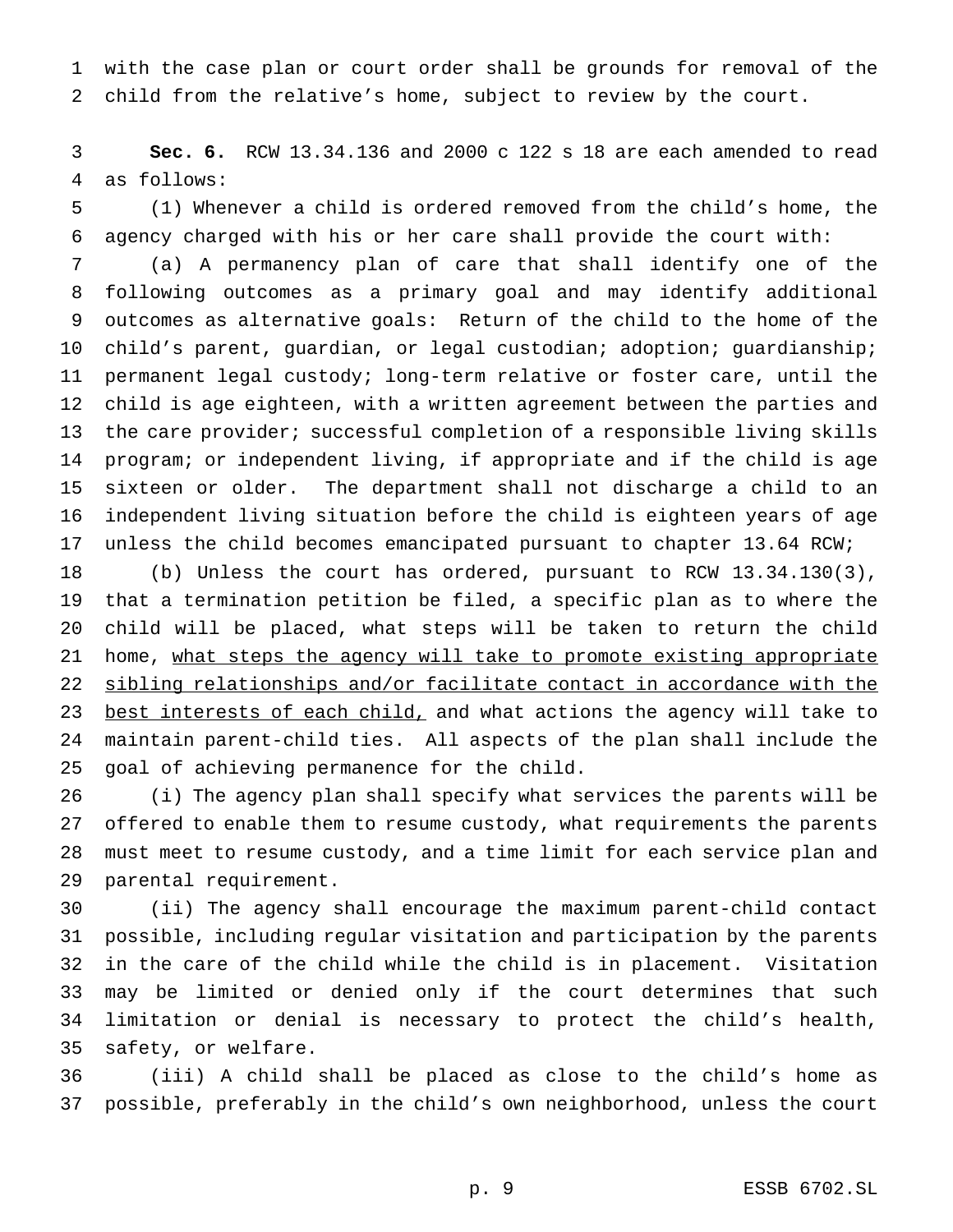finds that placement at a greater distance is necessary to promote the child's or parents' well-being.

 (iv) The agency charged with supervising a child in placement shall provide all reasonable services that are available within the agency, or within the community, or those services which the department has existing contracts to purchase. It shall report to the court if it is 7 unable to provide such services; and

 (c) If the court has ordered, pursuant to RCW 13.34.130(3), that a termination petition be filed, a specific plan as to where the child will be placed, what steps will be taken to achieve permanency for the child, services to be offered or provided to the child, and, if visitation would be in the best interests of the child, a recommendation to the court regarding visitation between parent and child pending a fact-finding hearing on the termination petition. The agency shall not be required to develop a plan of services for the parents or provide services to the parents if the court orders a termination petition be filed.

 (2) If the court determines that the continuation of reasonable efforts to prevent or eliminate the need to remove the child from his or her home or to safely return the child home should not be part of the permanency plan of care for the child, reasonable efforts shall be made to place the child in a timely manner and to complete whatever steps are necessary to finalize the permanent placement of the child.

 **Sec. 7.** RCW 13.34.260 and 2000 c 122 s 32 are each amended to read as follows:

 In an attempt to minimize the inherent intrusion in the lives of families involved in the foster care system and to maintain parental authority where appropriate, the department, absent good cause, shall follow the wishes of the natural parent regarding the placement of the child. Preferences such as family constellation, sibling 31 relationships, ethnicity, and religion shall be considered when matching children to foster homes. Parental authority is appropriate in areas that are not connected with the abuse or neglect that resulted in the dependency and shall be integrated through the foster care team. For purposes of this section, "foster care team" means the foster parent currently providing care, the currently assigned social worker, and the parent or parents.